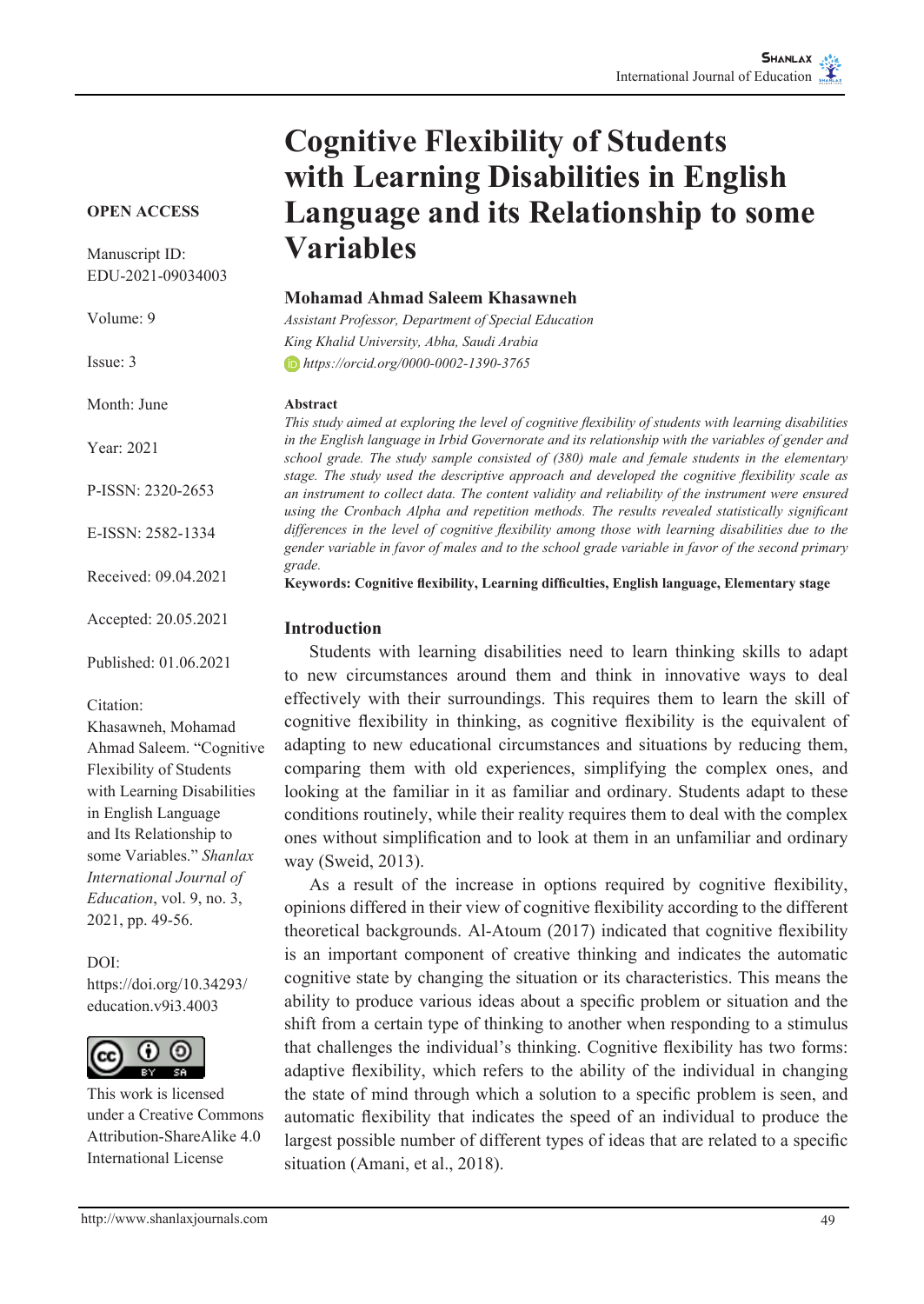Accordingly, self-regulation refers to the individual's ability to organize the use of skills to achieve goals through understanding the individual's viewpoint and identifying his qualities that help achieve goals. This is done by clearly defining the individual's goals through self-monitoring, evaluation, & promotion (Youssef & Wahba, 2021).

Therefore, we conclude that cognitive flexibility is necessary for students with LDs because the student at this stage needs cognitive flexibility in thinking and self-organization. The purpose of this study is to identify the level of cognitive flexibility among students with LDs in the English language and its relationship to some variables.

## **Research Questions**

This study attempts to answer the following research questions:

- What is the level of cognitive flexibility among students with learning disabilities in Irbid Governorate?
- Does the level of cognitive flexibility differ among students with LDs in the English language in Irbid Governorate according to gender and school grade?

# **Significance of the Study**

The theoretical significance of this study appears in identifying the relationship between cognitive flexibility and self-organization among students with learning disabilities. The cognitive flexibility skill would contribute to increasing students' awareness of what is going on around them and increasing the adequacy of their mental ability in dealing with situations, as well as helping them to develop positive trends towards classroom experiences and about the school. This will also help them solve their problems, which increases the vitality and activity of students in organizing situations and planning them. In light of the theoretical significance, the current study will be useful to those in charge of the educational process to realize the cognitive flexibility that students with learning disabilities enjoy and the ability to organize themselves (Cartwright, et al., 2019).

The practical significance of this study appears in helping those in charge of the educational process in planning for curriculum development and developing advanced teaching methods by introducing a measure of cognitive flexibility.

#### **Delimitations of the Study**

The results of this study are limited to the sample, as it was applied to students with learning disabilities in the English language in schools within the Directorate of Education in Irbid Governorate in the first semester of the academic year 2020/2021. The generalization of the results of this study limits the extent to which the study sample represents its community, the procedures for applying the study tools, and the availability of acceptable standards of validity and reliability. The results are also limited to the accuracy of the response of the study sample members and their seriousness in responding to the scale used in the study.

## **Definition of Operational Terms**

The present study included many terms, which can be defined as follows.

# **Cognitive Flexibility**

Rose (2019) defines it as "the ability to build knowledge in various ways in a way that enhances adaptation to the different requirements of the learning situation." In this study, cognitive flexibility is the level students with LDs score on the scale of cognitive flexibility developed for this study.

# **Students with Learning Disabilities**

This category of students includes those who have disorders in one or more of the basic psychological processes, including understanding written or spoken language and its use.

# **Literature Review**

Cognitive flexibility is one of important variables that help the individual lead a high-quality life. Students who possess high levels of cognitive flexibility are more able to succeed and find effective solutions to social, academic, & behavioral problems they face inside & outside classroom (Periáñez, et al., 2021). Cognitive flexibility positively affects the individual's ability to adapt to internal and external sources of psychological stress, in addition to its positive impact on the mental and physical health of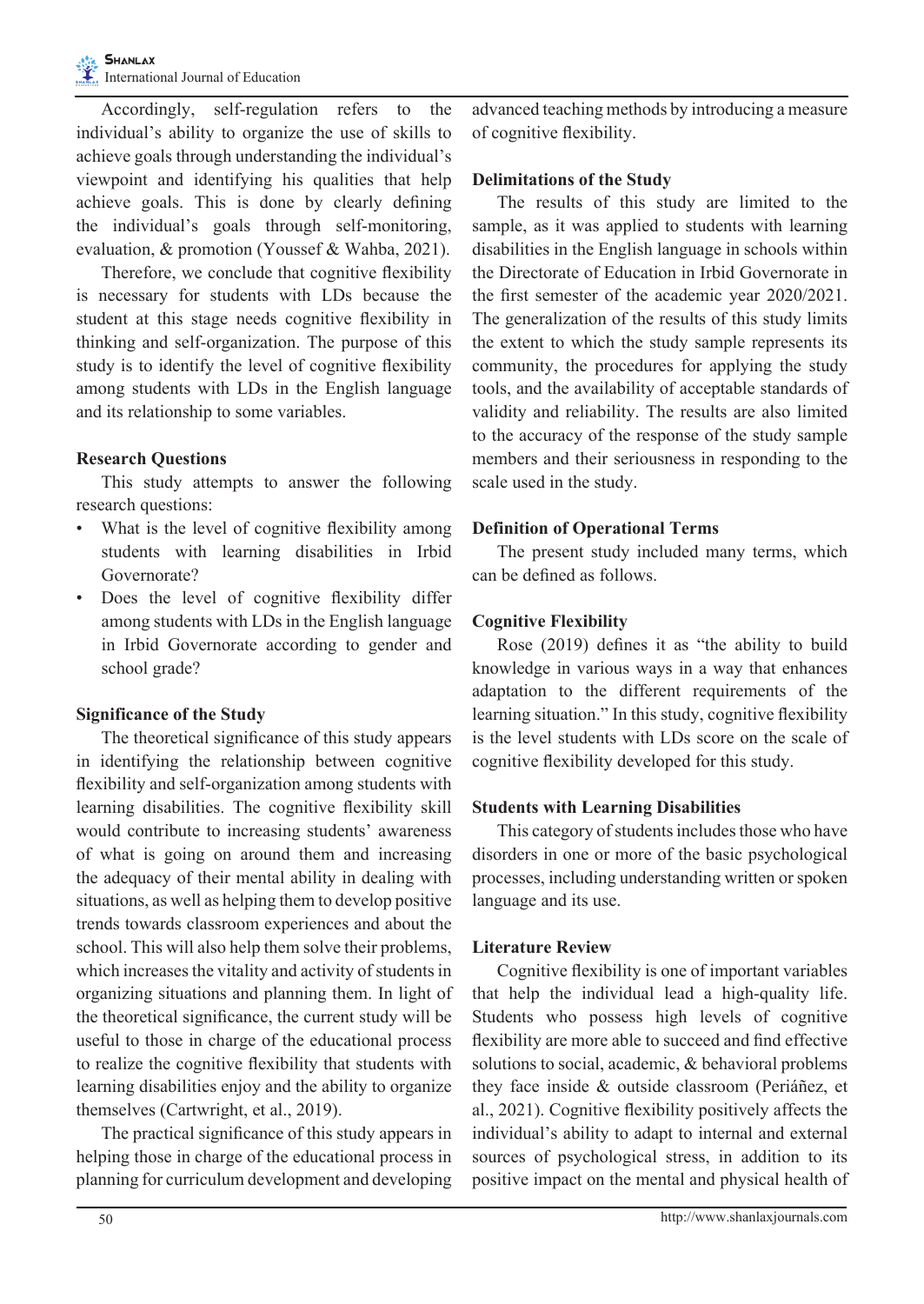individuals. It has important role in social interaction with others (Koesten, et al., 2009).

Moreover, cognitive flexibility helps students to provide automatic responses to new problems and situations, and to deal with the presented academic situations and tasks, since it helps them in the production of new and multiple ideas and alternatives (Miconi, et al., 2019.).

The importance of cognitive flexibility lies in its being necessary to apply knowledge in new situations. It is important in its relative appropriateness with the level of stress experienced by the individual, meaning that greater flexibility of individual, the less stress he suffers from (Carvalho & Amorim, 2000).

#### **Previous Studies**

Tawfiq, et al., (2021) tested the training effectiveness of using self-organized learning strategies to improve the Cognitive Flexibility of pupils with learning disabilities in the elementary stage. The sample of this study consisted of 50 students with learning disabilities aged on average 11.3 years old from primary education schools in the administration of Sidi Salem Center - Kafr el-sheik Governorate. They were divided into two groups, control and experimental, of 25 students each. This study followed the Quasi-experimental method. This study revealed differences between the scores of two groups of the study in self-organized learning strategies in the post-application. The study showed clear differences in the scores of the experimental group and the control group in the Cognitive Flexibility score in favor of the experimental group.

Al-Najjar (2020) revealed the relationship of quality of life and cognitive flexibility of verbal, mathematical solving problems skill among learning disability pupils and predict verbal, mathematical problem-solving skills through the quality of life and cognitive flexibility. The study sample consisted of 62 female and male students with an average age of (122.3) months in the second semester of 2018/ 2019. A Diagnostic test for students with a learning disability in mathematics prepared by the researcher, Scale of skill for solving verbal, mathematical problems, Rafin follow-up matrices test, Quality of Life scale also prepared by the researcher, and a diagnostic assessment scale for learning disability in

mathematics were used as tools for this study. The results of this study showed a statistically significant relationship at the level of 0.01 between the skills of solving the verbal, mathematical problem and the quality of life of fifth-grade primary school students with a learning disability, and a statistically significant relationship at the level of 0.01 between the skills of solving the verbal, mathematical problem and cognitive flexibility of the fifth-grade students' Primary school with a learning disability.

Al-Najjar, et al., (2020) identified the relationship between Cognitive flexibility, Visual-motor coordination, and Emotional adjustment among students with nonverbal learning disabilities. The sample of this study consisted of 21 4th and 5thgrade students with nonverbal learning disabilities from the new Islah Primary School in the East Tanta Educational Administration. An emotional adjustment scale prepared by Thorlacius & Gudmundsson (2015), a visual-motor coordination test prepared by Mariana Frostig & others (2009), and a cognitive flexibility test prepared by Magdy Habib (2011) were used in this study. The study results showed a positive correlation at (0.01) between Cognitive flexibility, Visual-motor coordination, and Emotional adjustment among primary stage students with nonverbal learning disabilities.

Toraman, et al., (2020 explored how cognitive flexibility impacts the quality of faculty life, learning methods and academic achievement. The study was applied to a sample of 1573 undergraduate students from 16 faculties from Ankara University. "Cognitive Flexibility Scale", "Quality of Faculty Life Scale" and "Approaches to Learning Questionnaire" were used to collect the data. This study followed the correlational comparison method. The findings revealed that three subscales of the scale have a significant positive relationship with cognitive flexibility.

Schommer-Aikins and Easter (2018) explored students' propensities toward cognitive flexibility, procrastination, and the need for closure. The study was applied to 119 college students from two universities, and 60% were females. The findings revealed that students who have higher cognitive flexibility scored better than other students. These students were also better at engaging with peers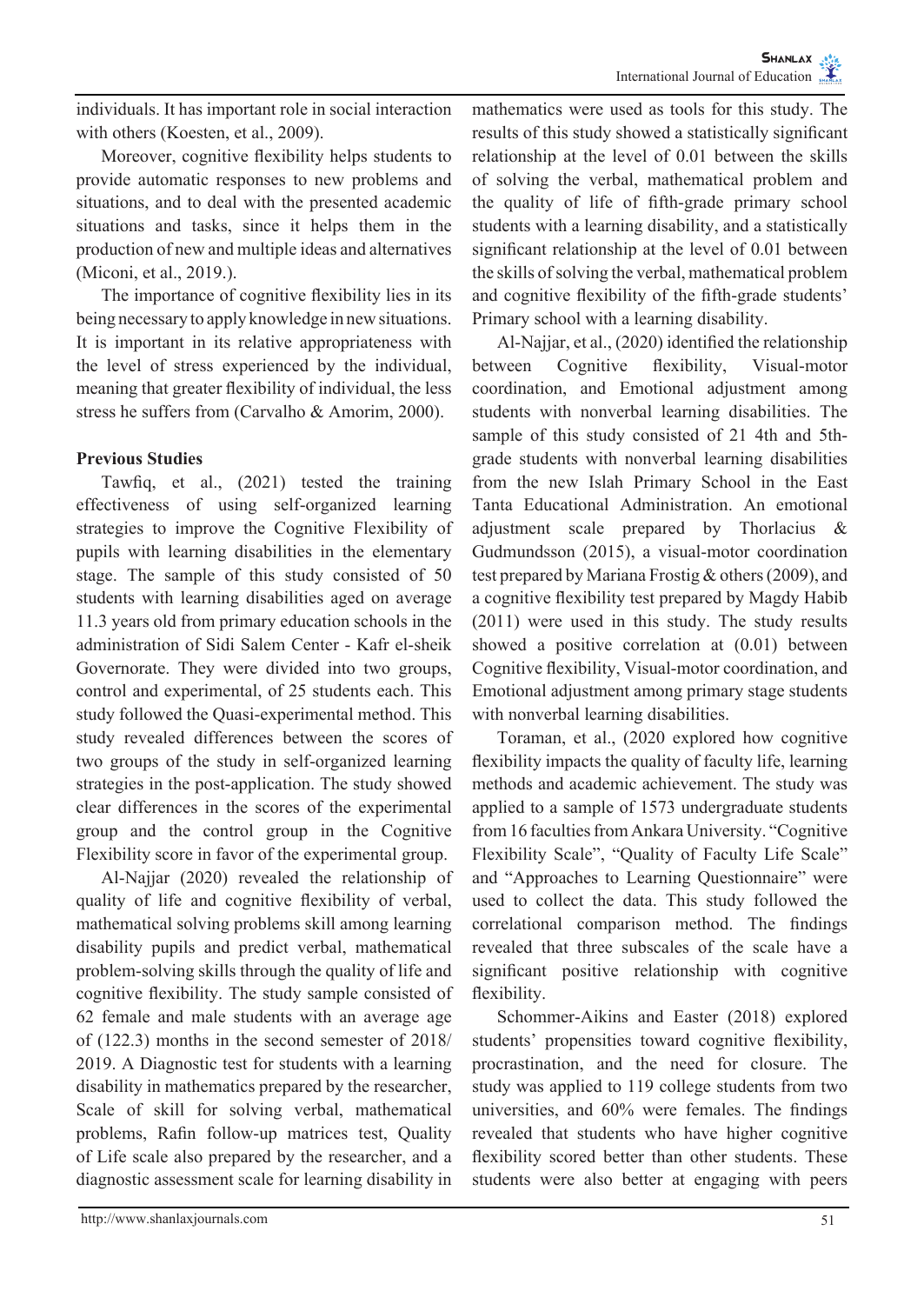and instructors online and monitoring the success of their learning. On the other hand, students who procrastinate very much scored lower in time management for online courses. Students with a strong need for closure were less proficient in managing their stress in online courses.

Gleish (2017) discovered the relationship between innovative thinking and cognitive flexibility of students with learning difficulties. The study sample consisted of 30 5th grade students from a primary school in Qaleen educational administration during the 2nd Semester of 2016-2017 who were selected based on their economic and social level and a cognitive Flexibility, Wisconsin Card Sorting Test. The study followed the comparative relational descriptive method and used SPSS to analyze data. This study showed a positive relationship between innovative thinking and the cognitive flexibility of students with learning difficulties.

## **Research Methodology Population and Sample**

The study population consisted of all students with learning disabilities in the English language in schools within the Education Directorate in Irbid Governorate. Their number was (800) students for the academic year 2020/2021. The study sample consisted of (400) students, who were chosen randomly, and they were distributed according to gender and school grade, as shown in Table (1).

**Table 1: Distribution of Study Sample According to Gender and Grade**

| Grade        | Gender        | <b>Total</b>  |     |
|--------------|---------------|---------------|-----|
|              | <b>Number</b> | $\frac{0}{0}$ |     |
| Second grade | 65            | 65            | 130 |
| Third grade  | 65            | 65            | 130 |
| Fourth grade | 60            | 60            | 120 |
| Total        | 190           | 190           | 380 |

## **Research Instrument The Cognitive Flexibility Scale**

The researcher developed the cognitive flexibility scale by reviewing the available measures in the previous studies and reformulating them in line with the objectives of the current study and its new environment.

#### **Validity of the Instrument**

The indications of the apparent validity of the content of the cognitive flexibility scale were verified by presenting it in its initial form to a group of experienced and competent judges to identify indications of the judges' validity of the instrument to suit the purposes of the study. The judging was carried out according to the following criteria: appropriateness of the scale items, the integrity of the formulation of items, and the clarity of the meaning from a linguistic point of view. The proposed amendments, which were agreed upon by (80%) of the judges, were considered.

To extract indicators of the construct validity indications for the scale, the score correlation coefficients were extracted on the scale's items with the total score. The instrument was applied to an exploratory sample from outside the study sample consisting of (50) male and female students. The scale's items were analyzed and the correlation coefficient between the score on each item was calculated and between the total score. The correlation coefficients of the instrument were (0.30- 0.65) as shown in the following table.

| <b>Table 2: Correlation Coefficients between Scores</b> |
|---------------------------------------------------------|
| of the Items and the Overall Score on the Scale         |
| of Cognitive Flexibility                                |

| <b>Item No</b>   | <b>Correlation coefficient</b> |
|------------------|--------------------------------|
| 1                | $.46*$                         |
| $\overline{2}$   | $.39*$                         |
| 3                | $.32*$                         |
| $\overline{4}$   | $.41*$                         |
| 5                | $.55*$                         |
| 6                | $.56*$                         |
| $\boldsymbol{7}$ | .38*                           |
| 8                | $.32*$                         |
| 9                | $.39*$                         |
| 10               | $.47*$                         |
| 11               | $.44*$                         |
| 12               | $.45*$                         |
| 13               | $.34*$                         |
| 14               | $.43*$                         |
| 15               | $.41*$                         |
| 16               | $.38*$                         |
| 17               | $.33*$                         |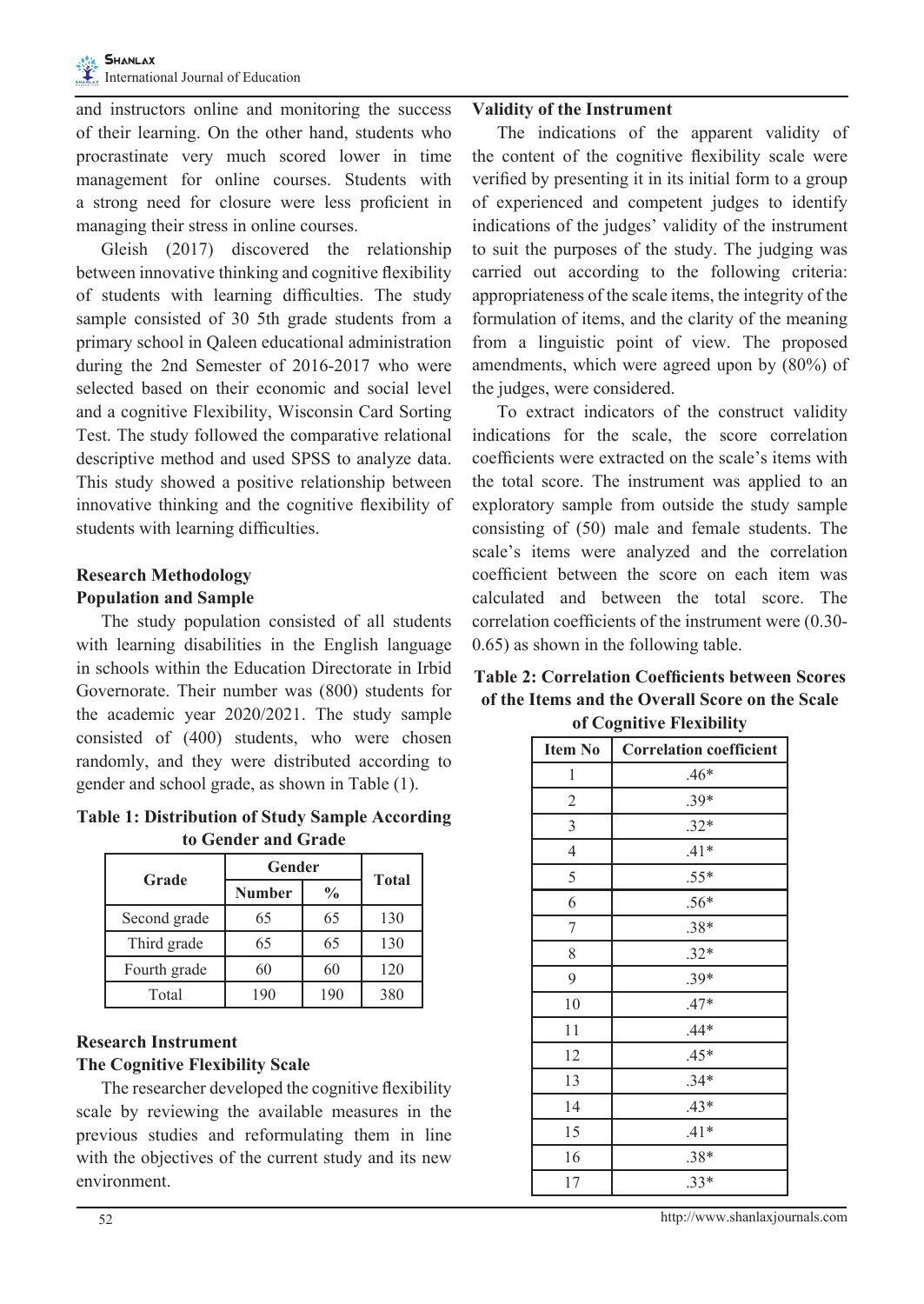| 18                  | $.37*$             |
|---------------------|--------------------|
| 19                  | $.36*$             |
| 20                  | $.57*$             |
| 21                  | $.49*$             |
| 22                  | $.66*$             |
| 23                  | $.55*$             |
| 24                  | $.38*$             |
| 25                  | $.40*$             |
| 26                  | $.42*$             |
| 27                  | $.38*$             |
| 28                  | $.33*$             |
| 29                  | $.56*$             |
| 30                  | $.67*$             |
| 31                  | $.59*$             |
| 32                  | $.56*$             |
| ٠<br>$\blacksquare$ | ٠<br>$\sim$<br>- - |

\*Statistically significant at (0.05).

It should be noted that all correlation coefficients were of acceptable scores, and therefore none of these items was omitted.

#### **Reliability of the Instrument**

To check the reliability of the cognitive flexibility scale, the researcher used the test-retest method by applying the instrument to an exploratory sample from outside the study sample consisting of (50) male and female students, with an interval of two weeks first and second applications. The Pearson correlation between the scores of the two applications was calculated to find the reliability. The overall coefficient of the scale according to this method was (0.81), which is an acceptable reliability coefficient to apply the scale to the study sample. The overall reliability of the scale according to this method was (0.83), which is an acceptable reliability factor to apply the scale to the study sample.

#### **Findings and Discussion**

#### **First: The Results of the First Question**

To answer this question, the mean scores and standard deviations of the level of cognitive flexibility of students with LDs in Irbid Governorate were extracted as shown in the following table.

| Table 3: The Mean Scores and Standard Deviations of the Level of Cognitive Flexibility for Students |  |
|-----------------------------------------------------------------------------------------------------|--|
| with LDs Arranged in Descending Order According to the Mean Scores                                  |  |

| Rank           | No.            | <b>Item</b>                                                                    |      | <b>Standard</b><br>deviation | Level  |
|----------------|----------------|--------------------------------------------------------------------------------|------|------------------------------|--------|
| 1              | 8              | I can achieve my goals                                                         | 4.37 | .901                         | High   |
| $\mathfrak{D}$ | 1              | I am proud of the achievements I have made in my life                          | 4.18 | 1.035                        | High   |
| 3              | 11             | I like challenges                                                              | 4.18 | .907                         | High   |
| $\overline{4}$ | $\overline{2}$ | I like change in my life                                                       | 4.03 | 1.177                        | High   |
| 5              | 3              | I feel I can make decisions                                                    | 3.99 | .948                         | High   |
| 6              | 5              | I can act appropriately in every situation in which I find myself              | 3.86 | 1.111                        | High   |
| $\tau$         | 9              | I can convey an idea in more than one way                                      | 3.83 | .942                         | High   |
| 8              | 10             | I have a sufficient level of self-confidence to display different<br>behaviors |      | .915                         | High   |
| 9              | $\tau$         | My behaviors are the result of the conscious decisions I make                  |      | 1.057                        | Medium |
| 10             | 16             | I control all things in my life                                                |      | .943                         | Medium |
| 11             | 15             | I see change as a challenge for me                                             |      | 1.026                        | Medium |
| 12             | 6              | I can find successful solutions to difficult problems                          | 3.59 | .987                         | Medium |
| 13             | 13             | I have a lot of friends that I can rely on                                     |      | 1.249                        | Medium |
| 14             | 20             | I can see the good side of things, not just the bad side                       |      | 1.218                        | Medium |
| 15             | 12             | My life carries a lot of meaning                                               |      | 1.107                        | Medium |
| 16             | 17             | I adapt easily to psychological stress                                         |      | 1.126                        | Medium |
| 17             | 19             | I can turn to my family members in times of adversity                          | 3.41 | 1.070                        | Medium |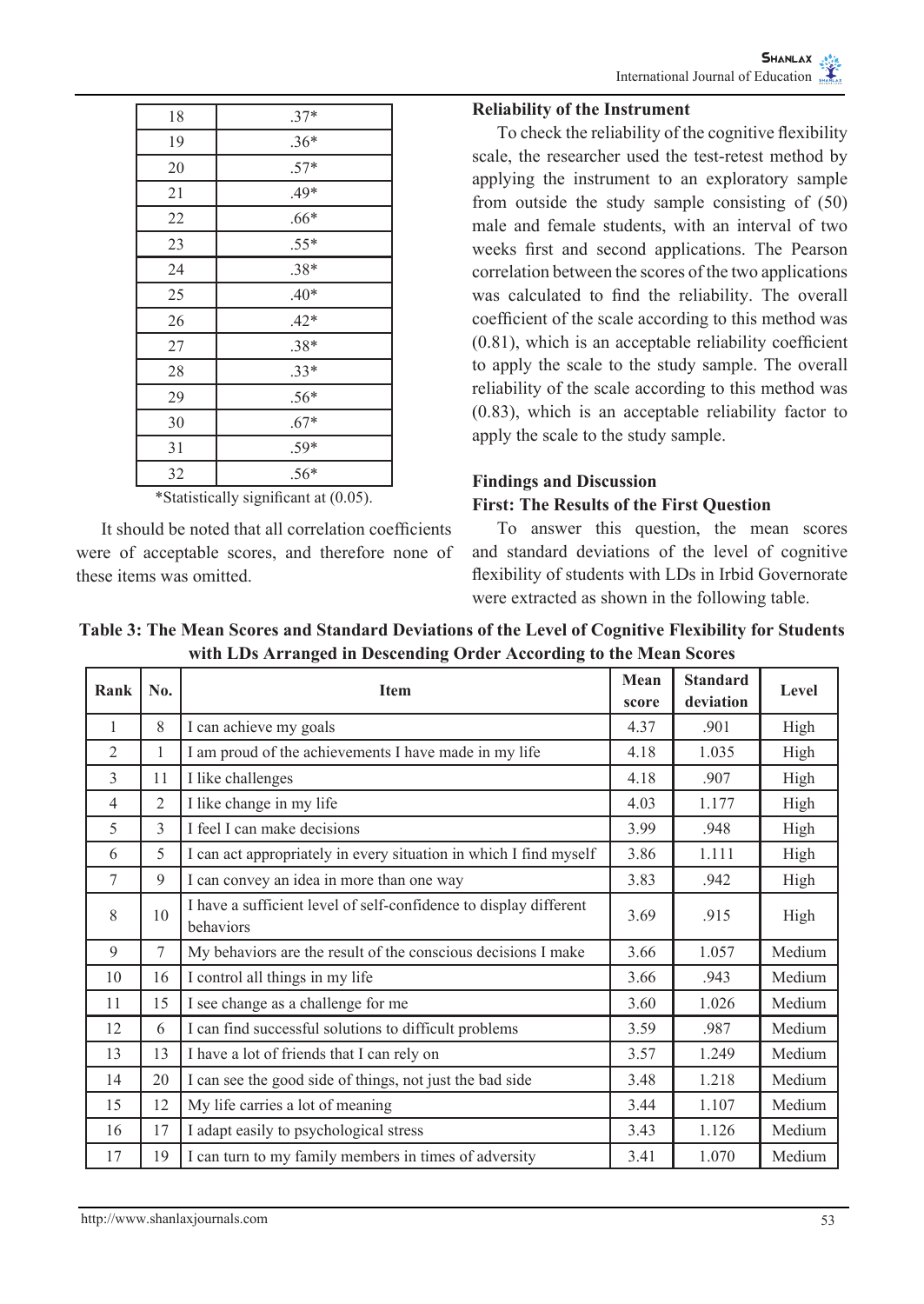| 18 | I can quickly return to my normal state when I have a<br>psychological problem |       | 3.39 | 1.213 | Medium |
|----|--------------------------------------------------------------------------------|-------|------|-------|--------|
| 19 | 8<br>I find people to help me overcome my psychological problems               |       | 3.34 | 1.159 | Medium |
| 20 | I avoid new situations<br>4                                                    |       | 2.69 | 1.219 | Medium |
|    |                                                                                | Total | 3.60 | .402  | Medium |

Table (3) shows that the mean scores were (2.69- 4.37). The item "I can achieve my goals" came first with a mean score of (4.37) and a high level. The item "I avoid new situations" came in the last order, with a mean score of  $(2.69)$  and an average rating level. The mean score of the cognitive flexibility scale as a whole was (3.60) and with a medium level. When looking at this mean score, it becomes clear that it is closer to the high level than to the low level of cognitive flexibility. The reason for this result is that some students possess the skill of cognitive flexibility more than others. This is due to many reasons, including the difference in students' mental abilities and their differences in the methods of family upbringing, which leads to varying levels of cognitive flexibility among students. The researcher attributes this result to the stressful social and academic conditions that students with learning disabilities are exposed to, which has increased their ability to adapt to those conditions that would affect their academic and social future, and thus increase the level of cognitive flexibility that enables them to continue and succeed in their academic and social lives and overcome all the difficulties they face.

#### **Second: Results of the Second Question**

To answer this question, the mean scores and standard deviations of the cognitive flexibility level of elementary school students in Irbid Governorate

were extracted according to the gender and grade variables, as shown in the following table.

| <b>Table 4: The Mean Scores and standard</b>           |
|--------------------------------------------------------|
| Deviations of the Level of Cognitive Flexibility of    |
| <b>Secondary School Students in Irbid According to</b> |
| the Variables of Gender and School Grade               |

| Gender<br>Grade |              | Mean<br>score | <b>Standard</b><br>deviation | No. |
|-----------------|--------------|---------------|------------------------------|-----|
|                 | Second grade | 3.45          | .346                         | 64  |
| Male            | Third grade  | 3.76          | .378                         | 59  |
|                 | Fourth grade | 3.78          | .387                         | 61  |
|                 | Total        | 3.66          | 399                          | 184 |
|                 | Second grade | 3.55          | .400                         | 65  |
|                 | Third grade  | 3.46          | 339                          | 63  |
| Female          | Fourth grade | 3.67          | .436                         | 68  |
|                 | Total        | 3.55          | .399                         | 196 |
| Total           | Second grade | 3.48          | .378                         | 129 |
|                 | Third grade  | 3.58          | .385                         | 122 |
|                 | Fourth grade | 3.73          | .415                         | 129 |
|                 | Total        | 3.62          | .403                         | 380 |

Table (4) shows apparent differences in the mean scores and standard deviations of the level of cognitive flexibility among elementary school students in Irbid governorate according to the variables of gender and school grade. To identify the statistical differences, the Two-Way ANOVA analysis was carried out, as shown in Table (5).

**Table 5: Two-Way ANOVA Analysis of the Effect of Gender and School Grade on Students' Cognitive Flexibility**

| <b>Source of variance</b> | Sum of squares | Freedom value | Mean square   F value |        | Sig. |
|---------------------------|----------------|---------------|-----------------------|--------|------|
| Gender                    | 957            |               | .947                  | 6.241  | .014 |
| Grade                     | 3.220          |               | 1.615                 | 10.569 | .000 |
| Error                     | 60.196         | 396           | .152                  |        |      |
| Total                     | 64.371         | 399           |                       |        |      |

Table 5 shows statistically significant differences in the level of cognitive flexibility due to the effect of gender, where the F-value was 6.241, with a

statistical significance of 0.014, and the differences came in favor of males.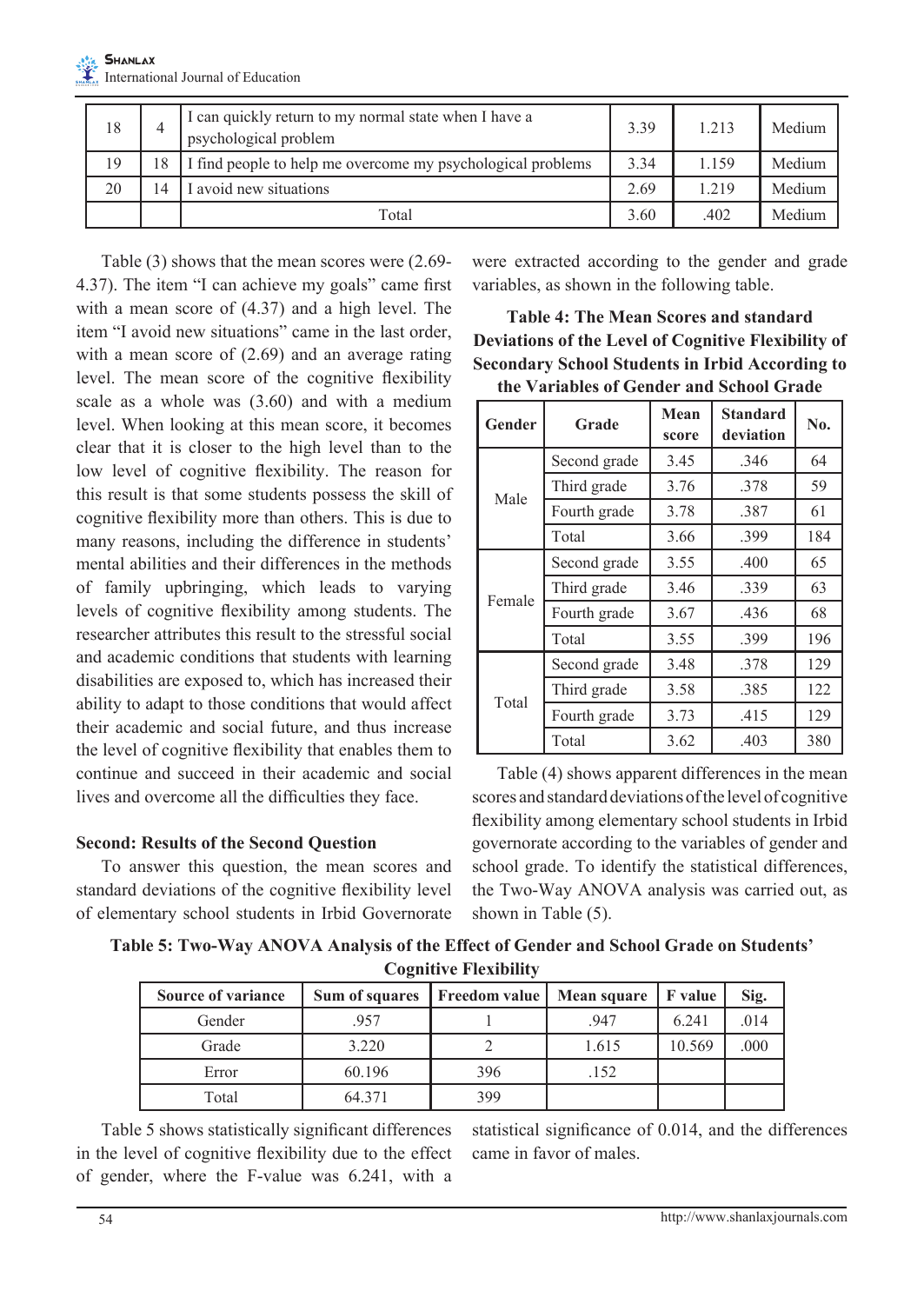Table 5 also reveals the existence of statistically significant differences in the level of cognitive flexibility due to the impact of the grade variable. The F value was 10.569, with a statistical significance of 0.000. To explain the statistically significant differences between the mean scores, the postcomparisons method was used orally, as shown in table (6).

#### **Table 6: Post-Comparisons using the Oral Method of the Effect of the Grade on the Level of Cognitive Flexibility**

| School grade                                          | Mean<br>score | <b>Second</b> | <b>Third</b> | Fourth |  |  |
|-------------------------------------------------------|---------------|---------------|--------------|--------|--|--|
| Second grade                                          | 3.49          |               |              |        |  |  |
| Third grade                                           | 3.59          | .10           |              |        |  |  |
| Fourth grade                                          | 3.71          | $.22*$        | $.12*$       |        |  |  |
| $\cdot$ $\sim$<br>$-1$ . $-1$<br>$\sim$ $\sim$ $\sim$ |               |               |              |        |  |  |

\*significant at  $(a = 0.05)$ 

Table (6) shows significant differences in the level of cognitive flexibility due to the school grade, between the second grade on the one hand and each of the third and fourth grades on the other hand, and the differences came in favor of the second grade. This result indicates the existence of varying levels of cognitive flexibility among students with learning disabilities, as the results showed males have higher levels of cognitive flexibility compared to females.

This result can be attributed to the fact that males have a relatively greater margin of freedom than females in our Arab societies and that this freedom of thinking and openness to sources of knowledge is the appropriate ground for the growth of the skill of cognitive flexibility, as males can open up to their external surroundings more than females. This ability is one of the means of experience and knowledge. It is on a limited scale among females due to customs and traditions that lead many fathers to fear their daughters from using these sources and means under the pretext that they are morally and ethically unsafe. Therefore, it prevents and limits the use of these sources of knowledge, which are an important source to feeding the skill of cognitive flexibility, its growth, and development.

#### **Recommendations**

Based on the results of the current study, the following was recommended:

- Paying more attention to setting up various programs to develop the skills of cognitive flexibility and self-regulation among students by educational officials.
- Counselors and teachers should pay attention to educational activities that develop cognitive flexibility skills for students with learning disabilities.

## **Acknowledgments**

The authors extend their appreciation to the Deanship of Scientific Research at King Khalid University for funding this work through Small Research Groups under grant number (RGP.1 /40/42).

## **References**

- Abu Jadu, S. *Psychology of Socialization*. Dar Al-Masirah for Publishing and Distribution, 2010.
- Al-Atoum, A. *Cognitive Psychology, Theory and Practice*. Dar Al-Masirah for Publishing and Distribution, 2017.
- Al-Najjar, Alaeddin Al-Saeed Abdul-Gawad, et al. "Cognitive Flexibility and its Relationship between Visual-Motor Coordination and Emotional Adjustment, among Students with Nonverbal Learning Disabilities." *Journal of the College of Education*, vol. 20, 2020, pp. 405-432.
- Al-Najjar, Alaeddin Al-Saeed Abdul-Gawad. "Quality of Life and Cognitive Flexibility as Predictors of Skillful Verbal Mathematical Problem Solving for Pupils with Learning Disabilities at the Primary Stage." *Childhood and Education Journal*, vol. 12, 2020, pp. 507-550.
- Amani, E., et al. "Comparison Among Children with Specific Learning Disorder (SLD) and Typically Children on Measures of Planning, Selective Attention and Cognitive Flexibility." *Journal of Learning Disabilities*, vol. 7, no. 2, 2018, pp. 94-111.
- Cartwright, Kelly B., et al. "Executive Function in the Classroom: Cognitive Flexibility Supports Reading Fluency for Typical Readers and Teacher-Identified Low-Achieving Readers."